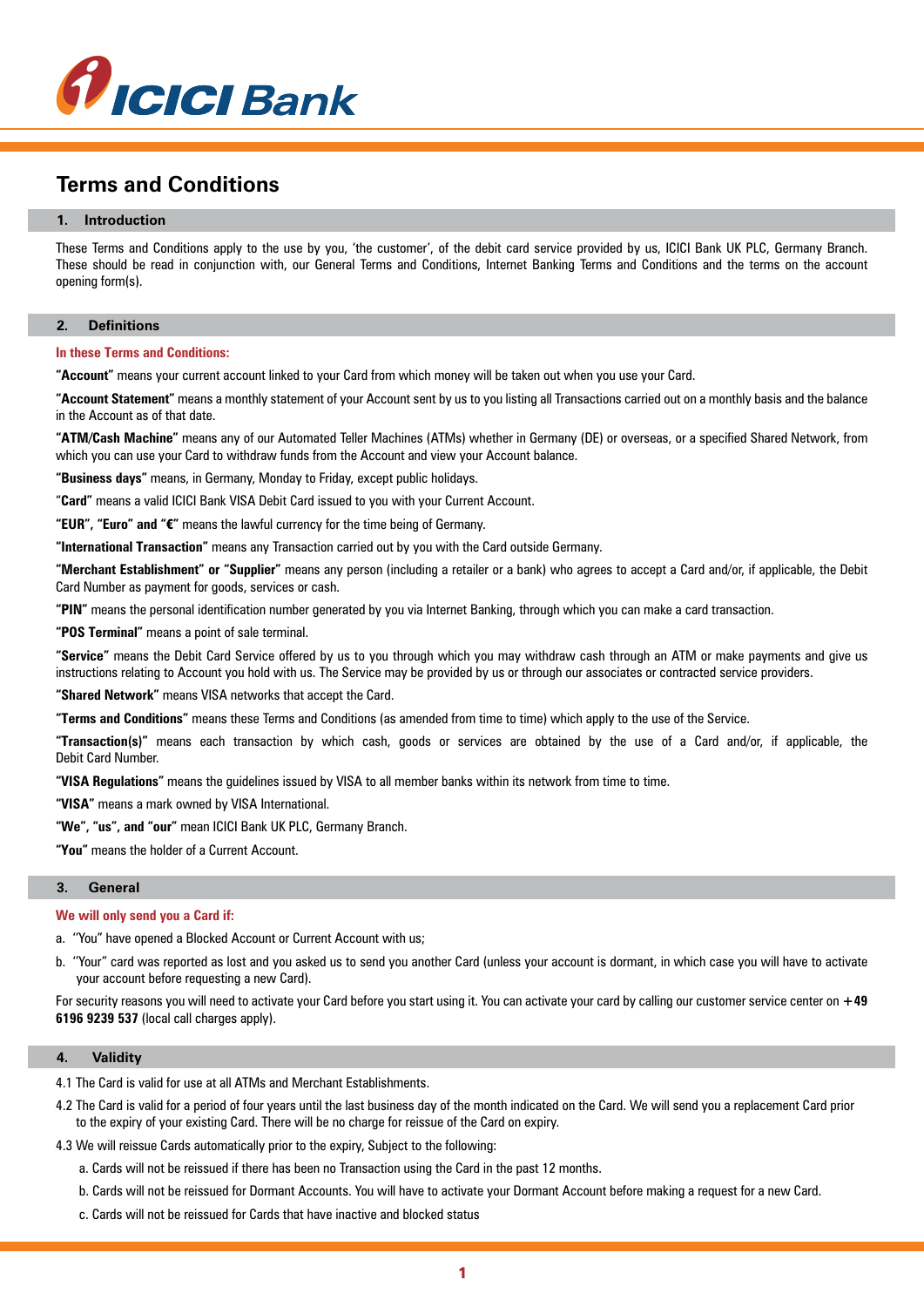

#### **5. Card benefits**

- 5.1 You can withdraw cash and make payments at Merchant Establishments with your Card.
- 5.2 You can use your Card for withdrawing cash from an ATM.
- 5.3 You can pay for goods and services with your Card and/or, if applicable, by using the Card Number.
- 5.4 You can use your Card for a transaction by mail, telephone or over the internet when you are not present at the point of sale (cardholder not present transaction).
- 5.5 You can use your Card outside Germany for cash withdrawal and to make payments at Merchant Establishments. Any transactions made by you using the Card outside Germany will be charged to your Current Account in the applicable currency, which will then be converted into Euros at the Visa exchange rate on that date. We do not offer a cash back facility on our Cards.
- 5.6 We will not be responsible for any charges levied by the Shared Network, overseas ATM or by any Merchant Establishment.

#### **6. Protecting your Account**

- 6.1 You must sign your Card immediately on receipt.
- 6.2 You must keep the Card safe and not allow it to be used by any other person. You must not tell anyone your PIN or other security information.
- 6.3 Criminals continually look for new ways to obtain your Card or details relating to your Card including your PIN. If you are banking online or entering your PIN details in a public place you should always be vigilant. We will never contact you and ask for sensitive information such as your PIN or the three digit number on the reverse of the Card.
- 6.4 It is essential that you tell us as soon as you can if you suspect or discover that:
	- Your Card has been lost or stolen; or
	- Someone else knows your PIN or the three digit security number on the back of your Card. You should tell us by calling us on +49 6196 9239 537 (local call charges apply). You may be asked to also confirm this in writing to ICICI Bank UK Plc, Germany Branch, Helfmann Park 10, 65760, Eschborn. We may use details you have given us as evidence in enquiries carried out by the insurers or the Police.
- 6.5 If we need to investigate a transaction on your Account, you must cooperate with us and the Police, if we need to involve them.
- 6.6 We recommend that you memorise your PIN and then destroy any record of it. Security of the PIN is very important. You must treat the PIN as confidential and non-transferable.
- 6.7 You must notify us immediately and in any event within 13 months of receiving your statement at the latest, of any unauthorised transactions appearing on your statement following the loss, theft or misuse of the Card.
- 6.8 Additional security measures you should take to keep your Card and Account safe include the following:
	- Do not allow anyone else to have access to or use your Card or PlN;
	- Do not disclose your PIN for mail order payments or when paying for goods and services over the telephone or through the internet;
	- Comply with other advice given by us in these Terms and Conditions for using Debit Cards to make payments through the internet;
	- Do not tamper with the Card;
	- Never write down your PIN;
	- Comply with all reasonable instructions we issue regarding keeping your Card and PIN safe.

#### **7. Liability for Unauthorised Transactions**

Your liability for the misuse of the Card, unless we can show that you have acted fraudulently, have been grossly negligent, or have allowed someone else to use your Card will be limited as follows:

- If someone else uses your Card before you tell us it has been lost or stolen or that someone else knows your PIN, the most you will have to pay is EUR 50.00;
- If someone else uses your Card details without your permission and your Card has not been lost or stolen, you will not have to pay anything;
- If someone else uses your Card details without your permission for a transaction where the cardholder does not need to be present, you will not have to pay anything;
- If your Card is used before you have received it, you will not have to pay anything.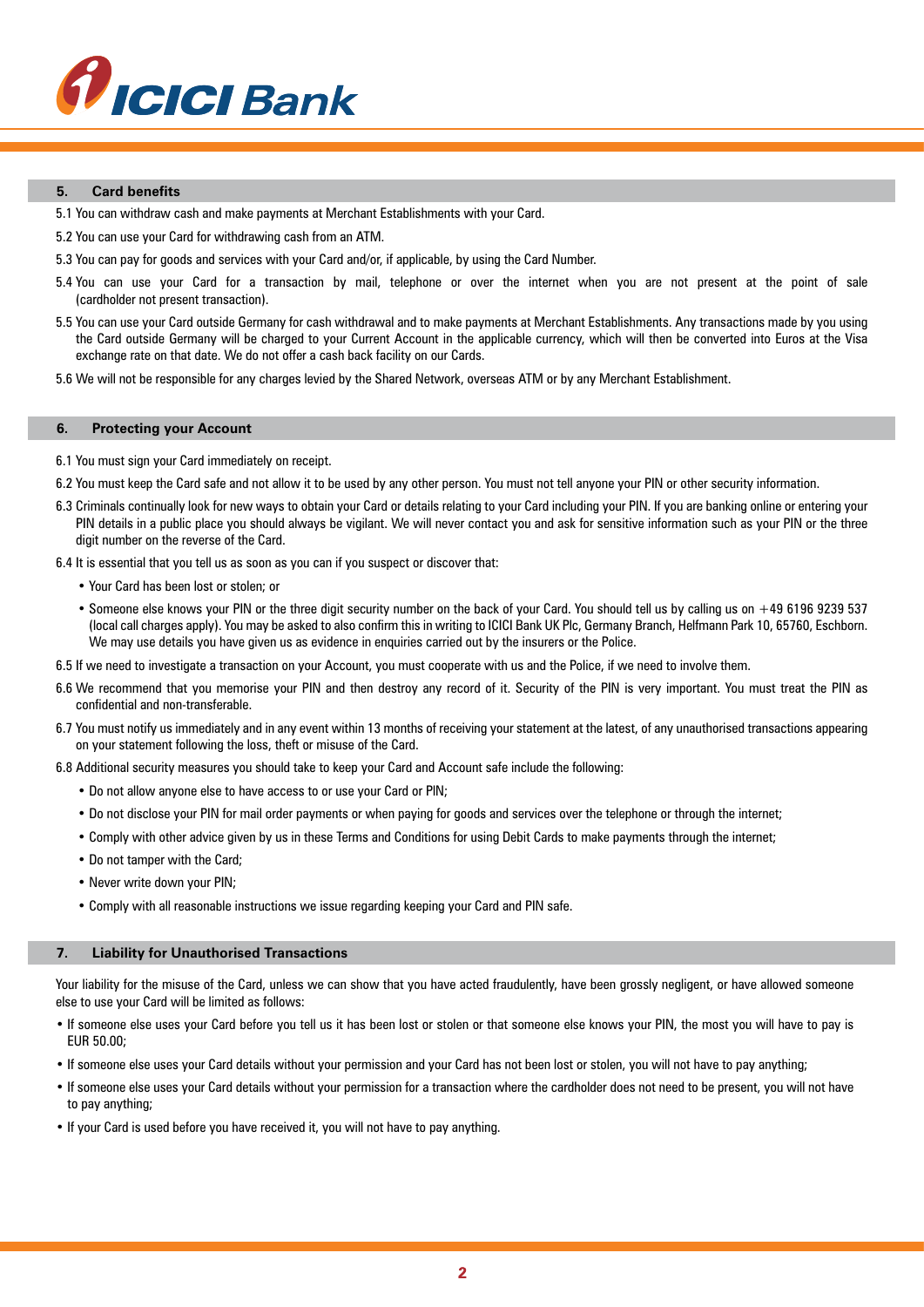

#### **8. Transaction Limits**

Maximum daily limit\* for cash withdrawal at ATM EUR 300.00

Maximum daily limit \* for purchases at high street merchants EUR 1500.00

Maximum daily limit \* for online purchases EUR 1500.00

\* The daily limit is refreshed at 6:30 PM CET from the last Sunday of October to last Saturday of March and at 7:30 PM CET from the last Sunday of March to the last Saturday of October.

#### **9. Personal Identification Number (PIN)**

9.1 To use the Card a PIN will be required by you. This PIN can be generated or changed by you via Internet Banking or at any shared network ATM.

- 9.2 You must ensure that you do not reveal this PIN to anyone and take all precautions to prevent anyone else from seeing your PIN while using an ATM or POS Terminal.
- 9.3 Any transactions made by using the Card will be considered to have been carried out by you and we will be entitled to assume this unless otherwise notified by you as outlined in condition 6.4.

# **10. Transactions**

- 10.1 We will debit your Account with the value of all transactions carried out by you and all valid charges as applicable.
- 10.2 All transactions and valid charges will be detailed in the Account Statement.
- 10.3 You may discontinue use of the Card at any time by informing us and returning the card to us. Cards should be cut diagonally across the magnetic strip into at least four pieces to destroy them before they are returned to us.
- 10.4 You will be liable for all valid charges incurred until such time we receive notice of the termination.
- 10.5 There will be a transaction charge of EUR 2 per ATM transaction for more than allocated transactions. Please make note of the below mentioned allocated transactions:

# **Account type Free ATM transactions**

**ICICI Bank Hello Europe Account** 3 per month

# **11. Guidelines for using your Card**

- 11.1 You must ensure that the Card is kept in a safe place at all times and you must not, under any circumstances allows the Card to be used by any other individual.
- 11.2 Transactions carried out by you at an ATM managed by the Shared Network will be limited to cash withdrawals, balance enquiries and changing your PIN.
- 11.3 We may change the type of transactions that can be carried out at an ATM managed by the Shared Network.
- 11.4 All communication to us should be addressed to ICICI Bank UK Plc, Germany Branch, Helfmann Park 10, 65760 Eschborn, Germany.

# **12. Use of the Card at an ATM**

- 12.1 The Card is to be used together with the PlN at all ATMs.
- 12.2 You are advised to retain records of all transactions carried out.
- 12.3 The daily limit for withdrawals of cash and purchases made using the Card should not be exceeded by you at any time irrespective of the balance of your account.
- 12.4 You agree not to use the Card to carry out transactions unless sufficient funds are available in the Account. Any dispute in respect of a Shared Network ATM transaction will be governed by VISA regulations. In all such cases, you should notify us of the dispute immediately.